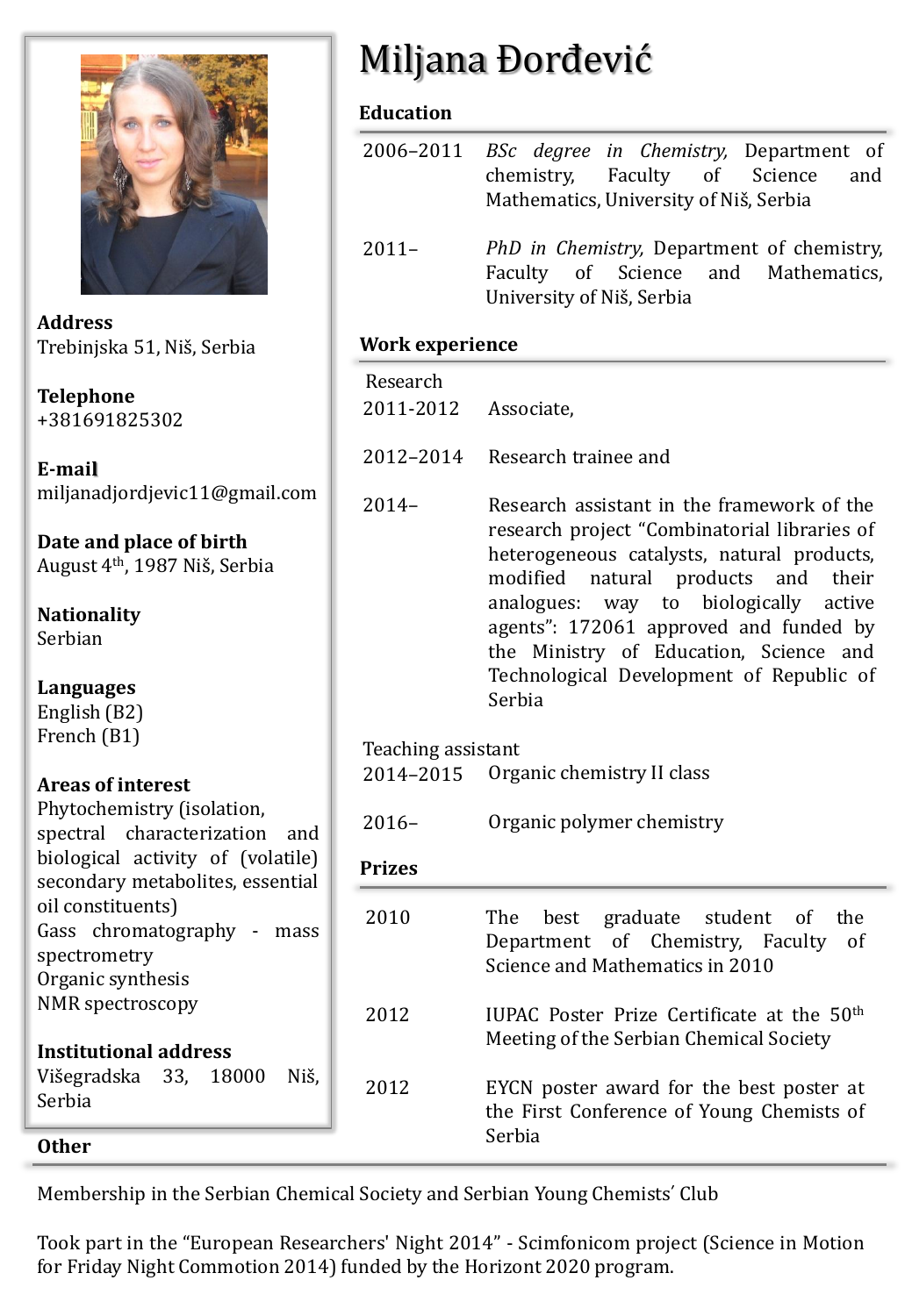### **Publication**

- 1. Radulović, N.S., Đorđević, M.R., Blagojević, P.D. (2016) Structural revision of aristol: a fresh look at the oxidative coupling of thymol under iodination conditions, RSC Advances, 6(73), 69067-69082.
- 2. Radulović, N.S., Filipović, S.I., Zlatković, D.B., *Đorđević, MR., Stojanović, N.M., Ranđelović, P.J.*, Mitić, K.V., Jevtović-Stoimenov, T.M., Ranđelović, V.N. (2016) Immunomodulatory pinguisanetype sesquiterpenes from the liverwort *Porella cordeana* (Porellaceae): the ″new old″ furanopinguisanol and its oxidation product exert mutually different effects on rat splenocytes, RSC Advances, 6(48), 41847-41860.
- 3. Radulović, N.S., Đorđević, M.R., Dekić, M.S., Blagojević, P.D. (2016) Chemical composition of the essential oil and diethyl ether extract of *Trinia glauca* (L.) Dumort. (Apiaceae) and the chemotaxonomic significance of 5-*O*-methylvisamminol; *Chemistry & Biodiversity*, 13(4), 403- 415.
- 4. Radulović, N.S., *Đorđević, M.R. (2014) Chemical Composition of the Tuber Essential Oil from Helianthus tuberosus* L. (Asteraceae); *Chemistry & Biodiversity*, 11(3), 427-437.

### **Conferences and Symposiums**

- 1. Filipović, S. I.; Radulović, N. S.; Zlatković, D. B.; Đorđević, M. R.; Ranđelović V. N. The "new old" *α*-furanopinguisanol and its oxidation product from the essential oil of the liverwort *Porella cordaena* (Hub.) Moore (Porellaceae). In: *Programme, Book of Abstracts and Participants List of the 47rd International Symposium on Essential Oils*. Nice (France), September 11 - 14, 2016, pp. 77.
- 2. Stojanović, N. M.; Radulović, N. S.; Filipović, S. I.; Zlatković, D. B.; <u>Đorđević, M. R.</u>; Ranđelović, P. J.; Mitić, K. V.; Jevtović-Stoimenov T. M.; Ranđelović, V. N. Immunomodulatory activity of pinguisane-type sesquiterpenes from the essential oil of the liverwort *Porella cordaeana* (Hub.) Moore (Porellaceae). In: *Programme, Book of Abstracts and Participants List of the 47rd International Symposium on Essential Oils*. Nice (France), September 11 - 14, 2016, pp. 139.
- 3. Radulović, N. S.; Filipović, S. I.; Zlatković, D. B.; *Đorđević, M. R.*; Stojanović, N. M.; Randjelović, P. J.; Mitić, K. V.; Jevtović-Stoimenov T. M.; Ranđelović, V. M. Structural revision of *α*furanopinguisanol. In: *18th Central and Eastern European NMR Symposium & Bruker Users' Meeting, Programme and Book of Abstracts*, September 18 – 20, 2016, Sofia, (Bulgaria), pp. 49.
- 4. Đorđević, M. R.; Radulović, N. S.; Dekić, M. S.; Blagojević, P. D. Identifying secondary metabolites of *Trinia glauca* (L.) Dumort. (Apiaceae) by a direct NMR analysis of a crude solvent extract. In: *18th Central and Eastern European NMR Symposium & Bruker Users' Meeting, Programme and Book of Abstracts*, September 18 – 20, 2016, Sofia, (Bulgaria), pp. 50.
- 5. Đorđević, M. R.; Radulović, N. S.; Stojanović, N. M.; Stojanović-Radić, Z. Chemical composition of the essential oil of *Heracleum sphondylium* L. (Apiaceae) from the settings of the city of Niš (SE Serbia). In: Book of abstracts, *12th Symposium on the Flora of Southeastern Serbia and Neighboring Regions*. Kopaonik, June 16 – 19, 2016, pp. 121.
- 6. Radulović, N. S.; Filipović, S. I.; Zlatković, D. B.; Đorđević, M. R. Revizija stereohemije furanopingvizanola, In: *Book of abstracts, Fourth Conference of Young Chemists of Serbia*. Belgrade (Serbia), 5. November 2016., pp. 31.